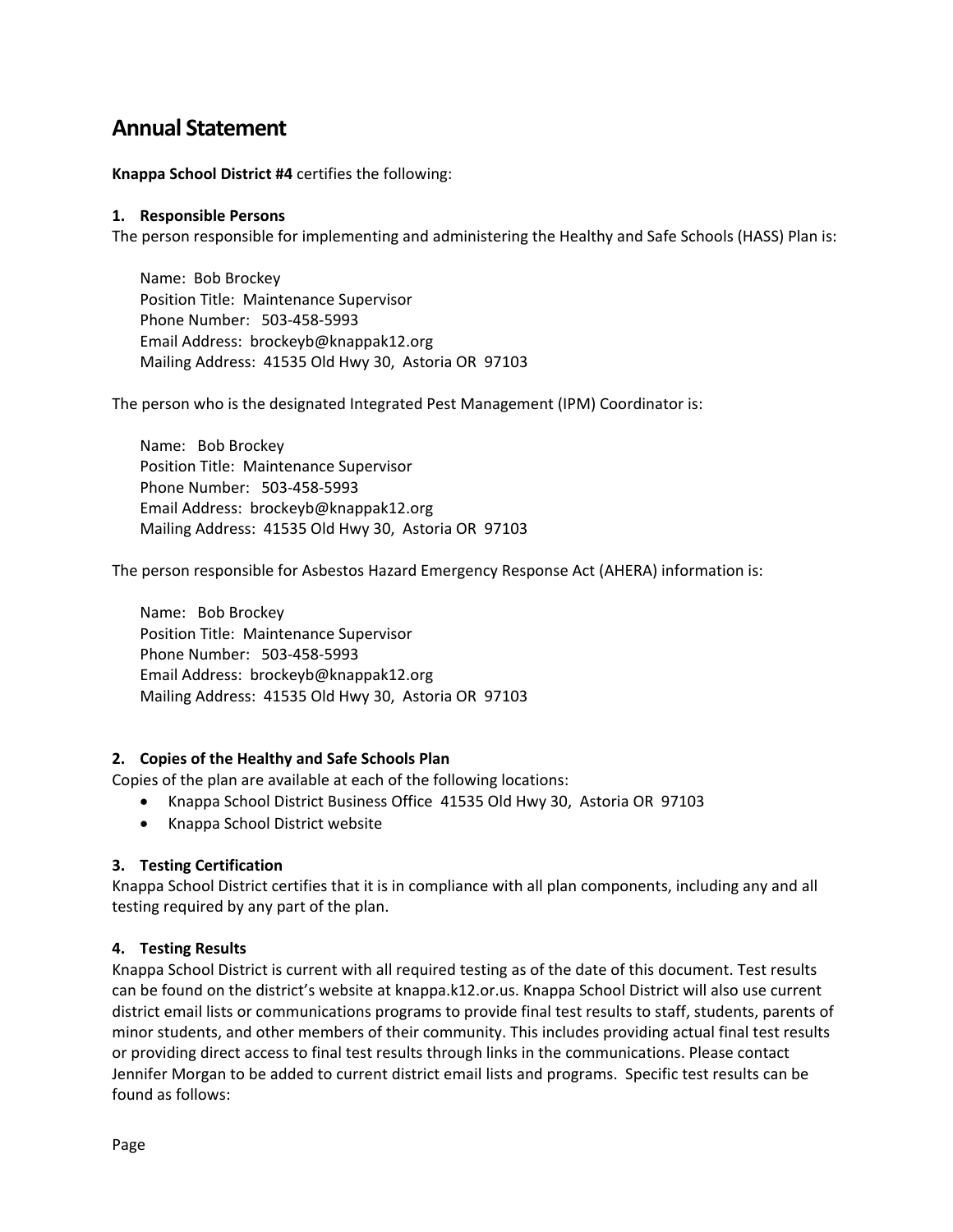- Lead in Water: knappak12.or.us
- Radon: knappak12.or.us

### **5. Website Link Maintenance**

Knappa School District certifies that all website links for plan information and test results are current and functional.

#### **6. Major Exposure Reduction Activities**

Knappa School District has completed the following major activities, which resulted in reduced risk of exposure to hazardous materials:

| <b>Facility Name</b>   | <b>Building</b><br><b>Identification</b> | <b>Activity resulting in</b><br>reduced risk of | <b>Type of</b><br>hazard | Date of<br>activity | <b>Estimated</b><br>cost of |
|------------------------|------------------------------------------|-------------------------------------------------|--------------------------|---------------------|-----------------------------|
|                        | <b>Number (BIN)</b>                      | exposure to                                     | addressed                |                     | remediation                 |
|                        |                                          | hazardous materials                             |                          |                     |                             |
| Hilda Lahti Elementary |                                          | <b>Install Filtered Drinking</b>                | Lead in Water            | Aug 2020            | \$1500                      |
|                        |                                          | <b>Water Station</b>                            |                          |                     |                             |
| <b>KHS</b>             |                                          | <b>Install Filtered Drinking</b>                | Lead in Water            | Jan 2019            | \$1500                      |
|                        |                                          | <b>Water Station</b>                            |                          |                     |                             |
| [district data]        | [district data]                          | Select Option                                   | <b>Select Option</b>     | Select              | [district data]             |
| [district data]        | [district data]                          | Select Option                                   | Select Option            | Select              | [district data]             |
| [district data]        | [district data]                          | Select Option                                   | Select Option            | Select              | [district data]             |
| [district data]        | [district data]                          | <b>Select Option</b>                            | Select Option            | Select              | [district data]             |
| [district data]        | [district data]                          | Select Option                                   | <b>Select Option</b>     | Select              | [district data]             |
| [district data]        | [district data]                          | <b>Select Option</b>                            | Select Option            | Select              | [district data]             |
| [district data]        | [district data]                          | <b>Select Option</b>                            | <b>Select Option</b>     | Select              | [district data]             |
| [district data]        | [district data]                          | Select Option                                   | Select Option            | Select              | [district data]             |
| [district data]        | [district data]                          | Select Option                                   | Select Option            | Select              | [district data]             |
| [district data]        | [district data]                          | <b>Select Option</b>                            | Select Option            | Select              | [district data]             |
| [district data]        | [district data]                          | Select Option                                   | Select Option            | Select              | [district data]             |
| [district data]        | [district data]                          | <b>Select Option</b>                            | Select Option            | Select              | [district data]             |
| [district data]        | [district data]                          | Select Option                                   | Select Option            | Select              | [district data]             |
| [district data]        | [district data]                          | Select Option                                   | Select Option            | Select              | [district data]             |
| [district data]        | [district data]                          | Select Option                                   | <b>Select Option</b>     | Select              | [district data]             |